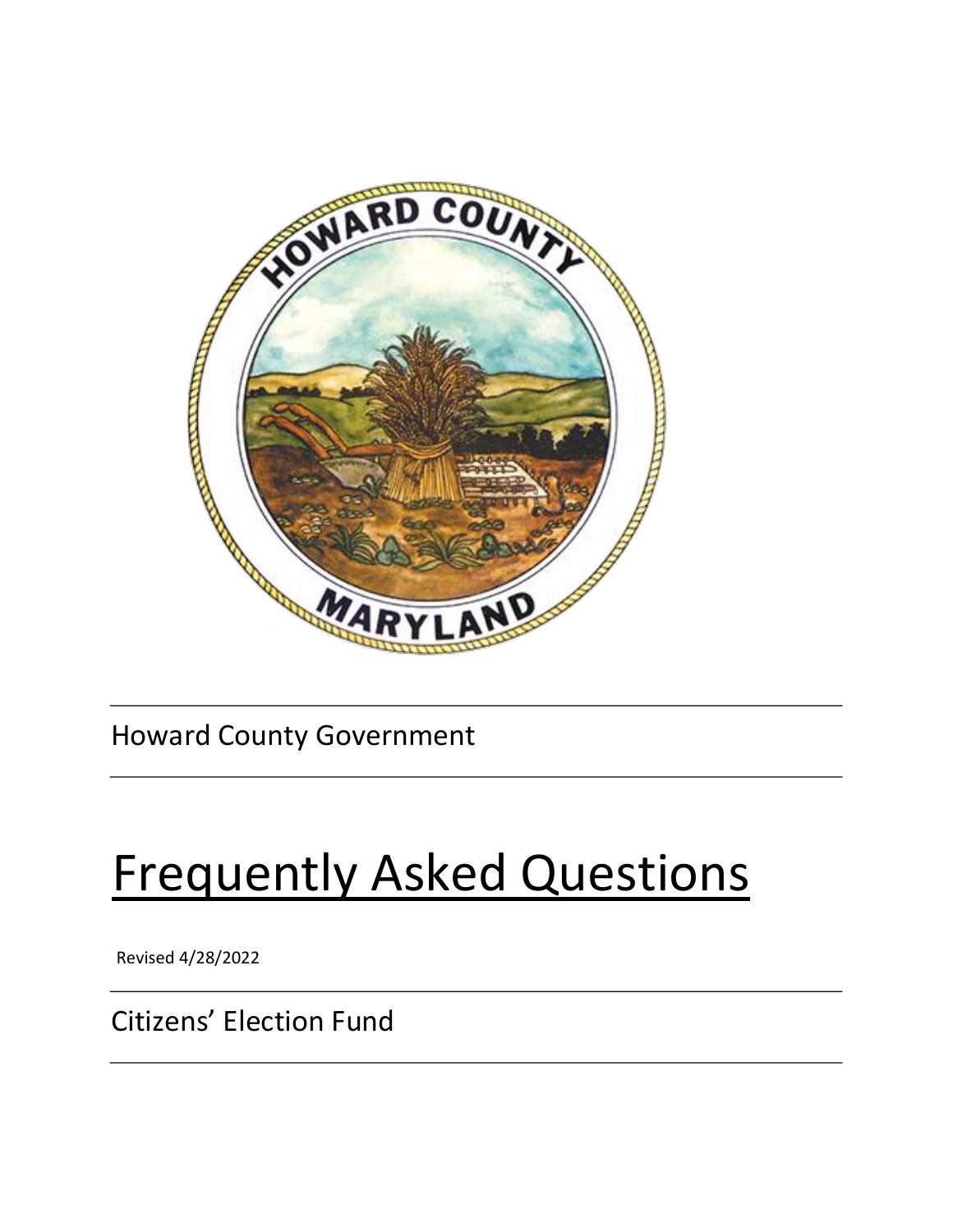# *The following questions and answers are provided for general information only. Please check here often for updates. They do not purport to be legal advice. Questions involving application of the Citizens' Election Fund law to your particular circumstances should be addressed to a lawyer.*

#### **1. What is the Citizens' Election Fund and for what purpose was it established?**

The Citizens' Election Fund ("Fund") provides matching County funds based on eligible contributions to eligible candidates. The Fund was created to provide public campaign financing to a candidate for a County elective office in an effort to reduce the role of large private contributions during the election process and encourage small private donations.

#### **2. Who is eligible to participate in this Program?**

To be eligible to participate in the Public Campaign Financing program, a candidate must be a County resident who is running for a covered office (i.e., the Office of the County Executive or County Council) and become a candidate certified by the State Board of Elections in either a primary or general election.

# **3. Can you clarify what is considered to be a contested election? Does the election have to be contested in both the general and primary for it to be considered contested for both (i.e. there are 2 Democrats running for a council seat in the primary, but there is no Republican candidate for the general, is this still considered contested in the primary election?**

A "contested election" is defined as any election, including a special election, in which there are more candidates for office than the number who can be elected to that office.

An election does not have to be contested in both the primary and the general election in order to be a "contested election." The primary and general elections are separate elections under Maryland Election law and the determination of whether an election is contested is made independently for each election. An election is contested if there are more candidates for the office than the number who can be elected to that office. For example, if there are two Democrats and one Republican running for a single County Council seat in the primary, the Democratic primary election is contested, but the Republican primary is not contested.

# **4. Can a candidate participate in the Citizens' Election Fund (CEF) Program during the primary election, and if they win, choose to opt out of participating in the Program during the general election (i.e. if a candidate becomes a certified candidate in the primary)?**

A candidate need only qualify once (i.e., receive a certain number of qualifying contributions that total a certain amount) to become a certified candidate during an election cycle, which is defined as the primary and the general election for the same term of a covered office. A certified candidate who accepts a matching public contribution during a primary or general election becomes a participating candidate for that primary or general election. In other words, participation in the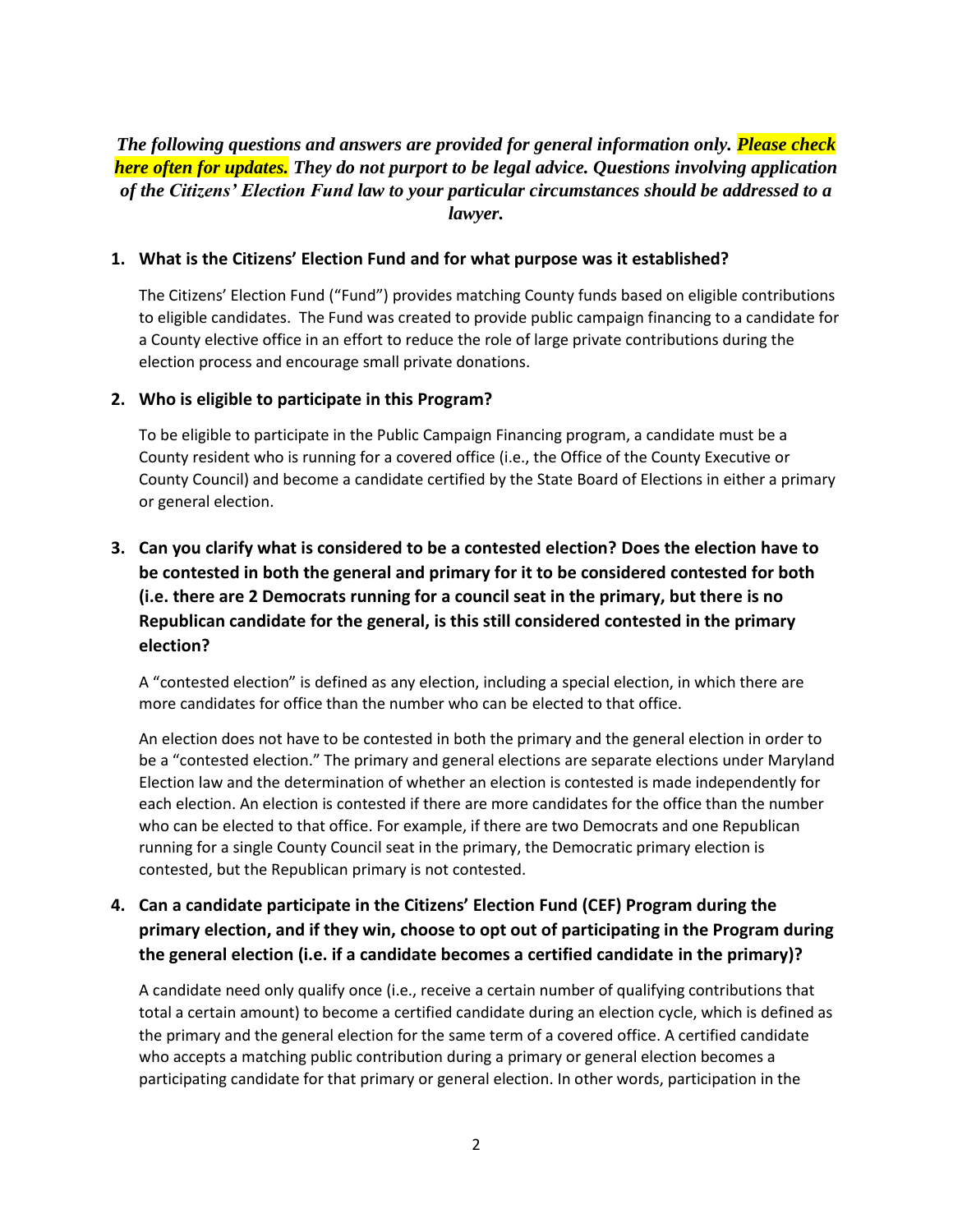primary election is separate from participation in the general election. But a certified candidate who accepted a public contribution during the primary election (and won) must participate in the general election unless that candidate files a statement of withdrawal with the State Board of Elections and repays the Fund the full amount of the public contributions received, with interest.

**5. What is the maximum amount of matching funds that each candidate can receive during an election? Can they receive the maximum amounts (i.e. \$700k) in the primary and the general elections or can they only receive the maximum amount over the entire election cycle?** 

The statutory maximum public contribution a certified candidate can receive is calculated together for the primary election and for the general election. For example, a certified candidate for County Executive can receive \$700,000 in public contributions for the election cycle.

#### **6. Who is allowed to contribute to a candidate's publicly funded campaign account?**

Individuals can contribute up to \$250, however only contributions from County residents will qualify for matching public funds. Qualifying contributions must be made by County residents with an aggregate donation in a 4-year election cycle of a minimum of \$5 but not greater than \$250 within the election cycle.

### **7. How does an individual become a certified candidate for the Office of the County Executive?**

File a notice of "intent to qualify" for the Program with the Maryland State Board of Elections via their electronic filing system not later than 9 p.m. on the last Tuesday in February in the year in which the primary election will be held.

- Establish a publicly funded campaign account for the purpose of receiving eligible contributions, deposit into the account all qualifying eligible contributions (Note: proof of receipt of each qualifying contribution must be submitted to the Maryland State Board of Elections) and spend funds in accordance with Program regulations.
- Each candidate must collect from County residents at a minimum:
	- o 500 qualifying contributions (minimum \$5 but not to exceed \$250); and
	- o An aggregate total of \$40,000.

#### **8. How does an individual become a certified candidate for the Office of a County Council?**

File a notice of "intent to qualify" for the Program with the Maryland State Board of Elections via their electronic filing system. Individuals must file not later than 9 p.m. on Friday, April 15<sup>th</sup>.

- Establish a publicly funded campaign account for the purpose of receiving eligible contributions, deposit into the account all qualifying eligible contributions (Note: proof of receipt of each qualifying contribution must be submitted to the Maryland State Board of Elections), and spend funds in accordance with Program regulations.
- Each candidate must collect from County residents at a minimum:
	- o 125 qualifying contributions (minimum \$5 but not to exceed \$250); and
	- o An aggregate total of \$10,000.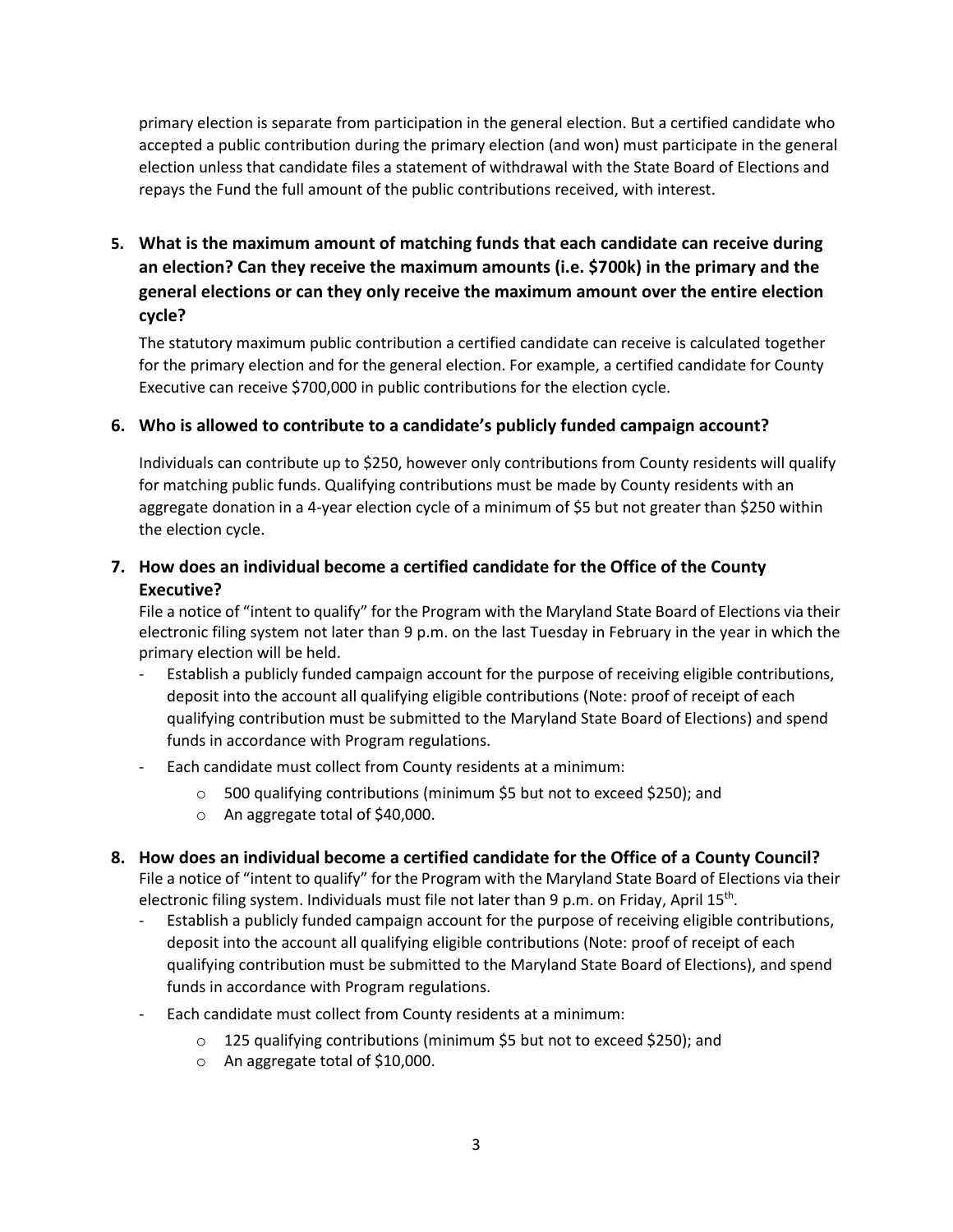# **9. How would a candidate file a notice of intent to qualify for the Program and register a Public Finance Committee?**

All candidates who wish to participate in the Program would file their intent to qualify and establish a Public Finance Committee with the State Board of Elections via their electronic filing system. The following is a link to the State Board of Elections filing website.

https://campaignfinance.maryland.gov/Public/PublicFinanceCommitteesHelp

# **10. How much money would an individual have to raise in qualified contributions to become a certified candidate?**

- Each County Executive candidate must collect from County residents at a minimum:
	- o 500 qualifying contributions (minimum \$5 but not to exceed \$250); and
	- o An aggregate total of \$40,000.
- Each County Council Member candidate must collect from County residents at a minimum:
	- o 125 qualifying contributions (minimum \$5 but not to exceed \$250); and
	- o an aggregate total of \$10,000.

# **11. How are public funds distributed to a candidate once they become certified and request a matching distribution?**

Upon receiving the minimum number of qualifying contributions, a candidate would submit their qualifying contributions to the State Board of Elections to be certified. The State Board of Elections will then certify the contributions within 10 business days of receiving them. If the State Board of Elections certifies the contributions, they will then submit authorization to the County's Director of Finance to distribute a public contribution to the certified candidate's publicly funded campaign account. The Director of Finance must deposit the authorized public contributions in the candidates publicly funded campaign account within 3 business days after the Board authorizes the public contribution.

### **12. What are the matching distribution amounts that a candidate can receive once they become certified?**

| <b>COVERED OFFICE</b>   | Qualifying<br>Contribution | Matching<br><b>Public Dollars</b> | <b>Qualified Contribution</b><br>Threshold | Maximum Public<br>Contribution |
|-------------------------|----------------------------|-----------------------------------|--------------------------------------------|--------------------------------|
|                         | \$1                        | \$7                               | <b>First \$50</b>                          |                                |
| <b>County Executive</b> | \$1                        | \$4                               | Dollars \$51 - \$100                       | \$700,000 Per                  |
|                         | \$1                        | \$1                               | Dollars \$101 - \$150                      | <b>Election Cycle</b>          |
|                         | \$1                        | \$0                               | > Dollars \$151 - \$250                    |                                |
|                         | \$1                        | \$5                               | <b>First \$50</b>                          |                                |

Upon certification, the matching amounts of public funds from the CEF are listed in the table below: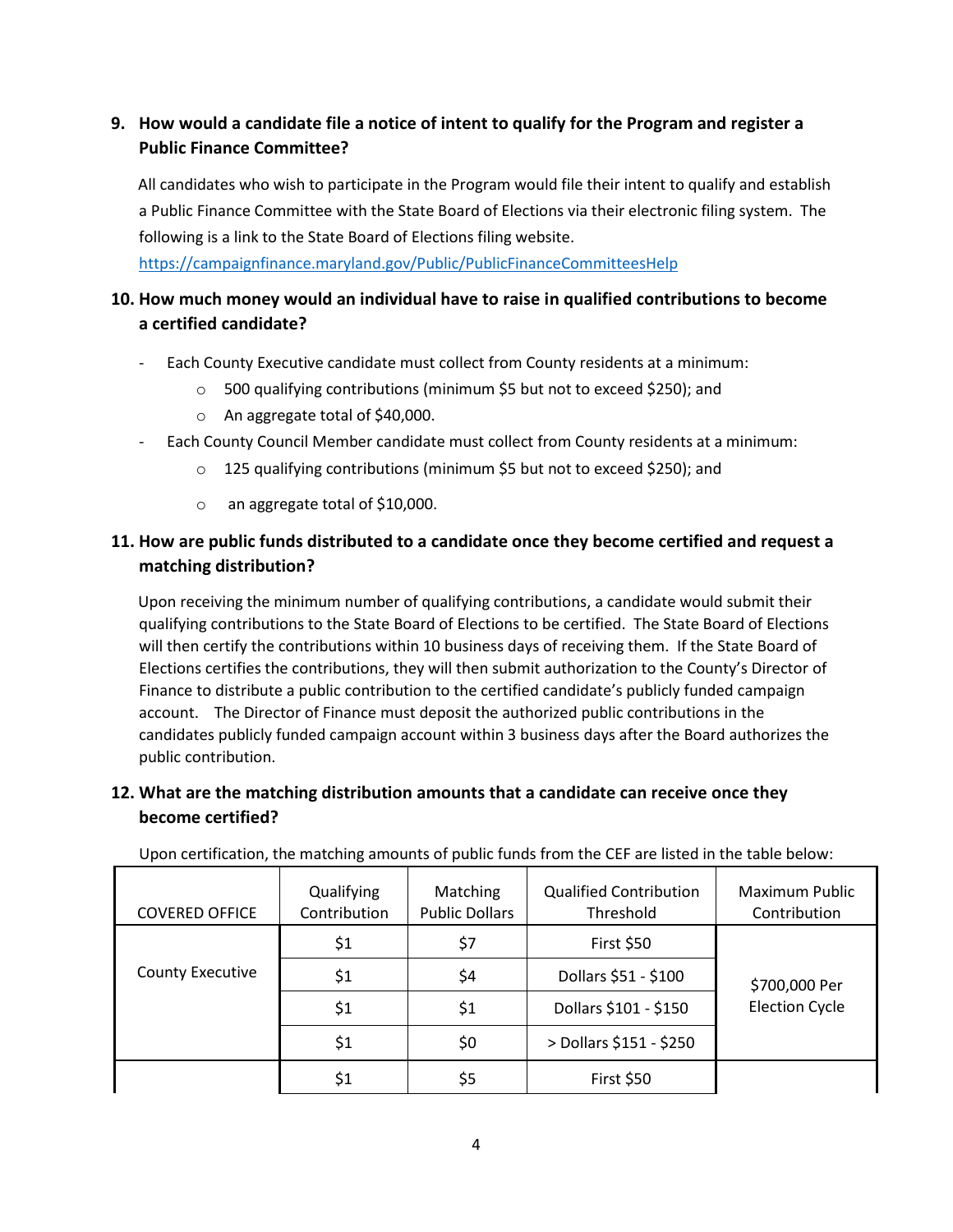| <b>County Council</b> |     | \$3 | Dollars \$51 - \$100    | \$85,000 Per Election |
|-----------------------|-----|-----|-------------------------|-----------------------|
|                       | \$1 | \$1 | Dollars \$101 - \$150   | Cycle                 |
|                       | \$1 | \$0 | > Dollars \$151 - \$250 |                       |

#### **13. Where does the Citizens' Election Fund receive its funding?**

All funds that are in the Citizens' Election Fund are:

- Funds appropriated by the Howard County Council.
- Any unspent money in a certified candidate's publicly funded campaign account that is returned after the candidate is no longer a candidate for a covered office.
- Any County matching funds received by a participating candidate who voluntarily withdraws from program participation that is returned to the Fund.
- All interest earned on money in the Fund, including interest on funds returned to the Fund by a participating candidate who withdraws from program participation.
- Voluntary donations made directly to the Fund.

### **14. What happens to surplus funds remaining in a certified candidate's publicly funded campaign account at the end of a primary election? General election?**

All unspent funds remaining in the certified candidate's publicly funded campaign must be returned to the Citizens' Election Fund at the end of the candidate's contested campaign. For candidates who win a contested primary election and continue on to a contested general election, they may retain the unspent funds and continue to receive eligible contributions up to the general election for the covered office for which they are campaigning.

Within 30 calendar days after the County Board certifies the results of the primary election, a participating candidate who is not going to be on the ballot for the general election must return any unspent money to the Fund.

On or before December 31 after the general election, a participating candidate must return any unspent money to the Fund.

# **15. If, as a certified candidate, I receive a distribution(s) from the Citizens' Election Fund for my campaign but later decide to withdraw from the Program, do I have to pay back the public contributions received?**

Yes, if a candidate receives any distributions from the Citizens' Election Fund and later withdraws from the Program, for whatever reason, the candidate must return all Citizens' Election Fund contribution amounts, including interest on the returned amount that was received during the election cycle within 10 calendar days. Interest is to be computed using the prime lending rate (published by the Federal Reserve Board) as of January 1 in the year in which the distribution is repaid to the Citizens' Election Fund. A candidate who withdraws shall repay the fund before repaying any personal loans to the candidate's campaign.

#### **16. What happens if the Citizens' Election Fund runs out of funding during an election cycle?**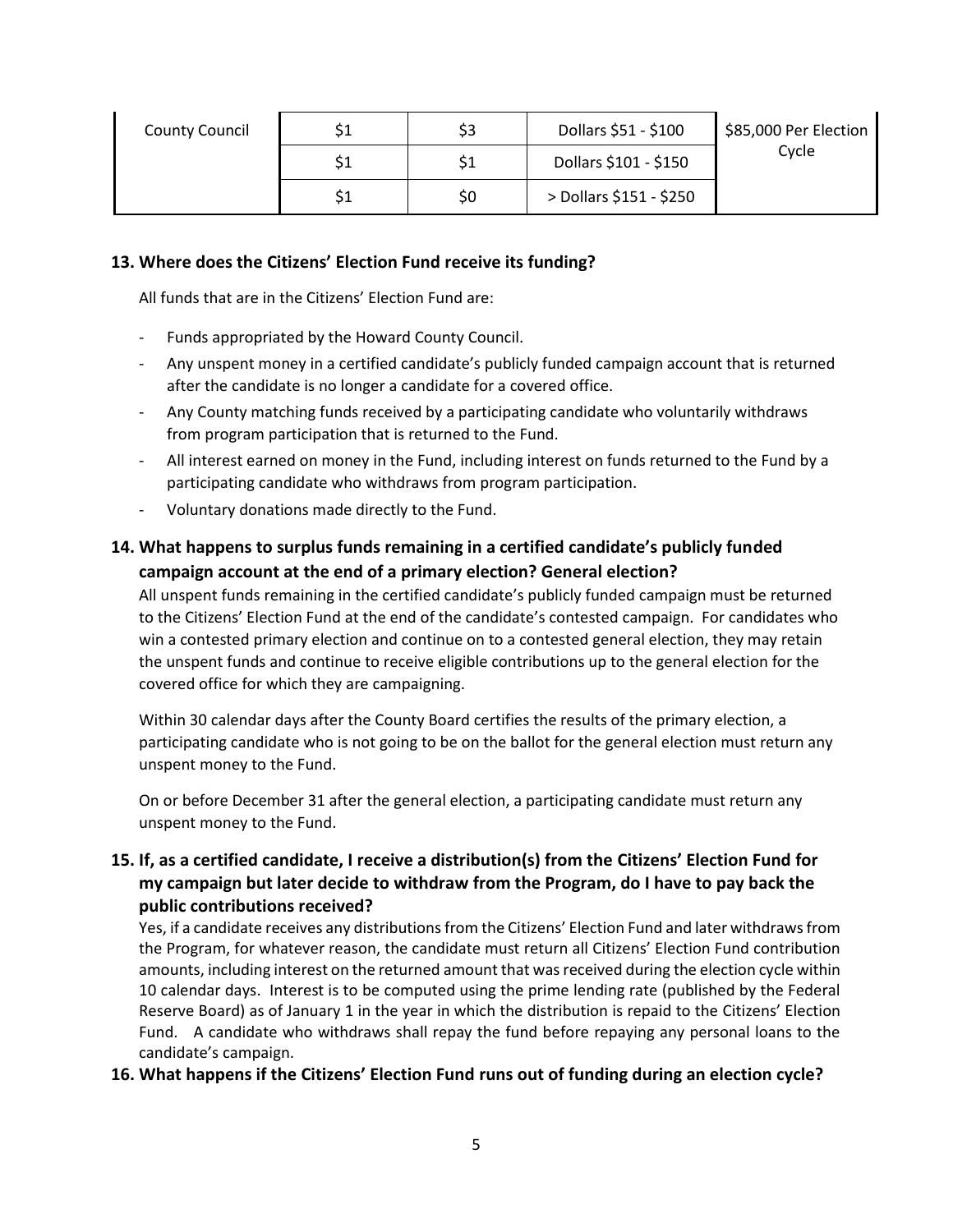All requests for matching funds received from a certified candidate will be recorded in the order of receipt and once the Citizens' Election Fund has additional funds, the funds will be distributed in the same order in which the requests were received until all request have been satisfied or funds have been exhausted.

# **17. Can a candidate use contributions and funds that were raised by them prior to qualifying for the Program and becoming a Certified Candidate? Is a candidate ineligible from participating in the program if they raised funds from individuals in excess of \$250 prior to filing a notice of intent?**

To qualify to participate in the Citizens' Election Fund Program, a candidate must become certified by meeting the required contribution thresholds (contribution number and dollar amounts) as well as not accepting contributions outside of the Qualified Contribution guidelines (e.g. \$5 - \$250, made by County resident, etc.). All Eligible Contributions will be deposited into the Candidate's established publicly funded campaign account for the exclusive purpose of receiving eligible contributions and spending funds in accordance with the Program. Any funds raised by a candidate prior to filing a notice of intent with the State Board of Elections cannot be used by the candidate at any point during their certified candidacy.

The program guidelines are effective as of the date a candidate files a notice of intent to use the Citizens' Election Fund with the State Board of Elections and sets up a Citizen Funded Campaign Account. County Code 10.302(a) states "before raising a contribution governed by this subtitle, an applicant candidate shall: (1) file notice of intent with the State Board in the manner that the State Board requires; and (2) Establish a Citizen Funded Campaign Account." Any funds raised by a candidate prior to filing a notice of intent with the State Board of Elections cannot be used by the candidate at any point during their certified candidacy. Contributions received prior to the candidate filing a notice of intent and setting up a Citizen Funded Campaign Account do not count toward the minimum number of qualifying contributions needed to participate in the program. Additionally, individuals who donated prior to the candidate filing a notice of intent are unable to make any additional contributions to the candidate if the contribution exceeded the \$250 limit for the fouryear election cycle. Individuals who contributed less than \$250 during the four-year election cycle may contribute the difference after the candidate has filed a notice of intent to participate in the program.

#### **18. When can I receive distributions of public funds to my publicly funded campaign account?**

The Distribution Period begins 365 calendar days before the Primary Election and ends 15 calendar days after the General Election that the candidate is participating in. For the 2022 election, the Distribution Period will run from June 28, 2021 through November 23, 2022.

# **19. Who determines a candidate's eligibility, eligible contributions and expenditures, amount of matching funds that will be distributed, and the candidate's compliance with Program regulations?**

All determinations of candidate eligibility and compliance reside with the State Board of Elections (the Board). The decision by the Board whether to certify a candidate is final. Upon certification,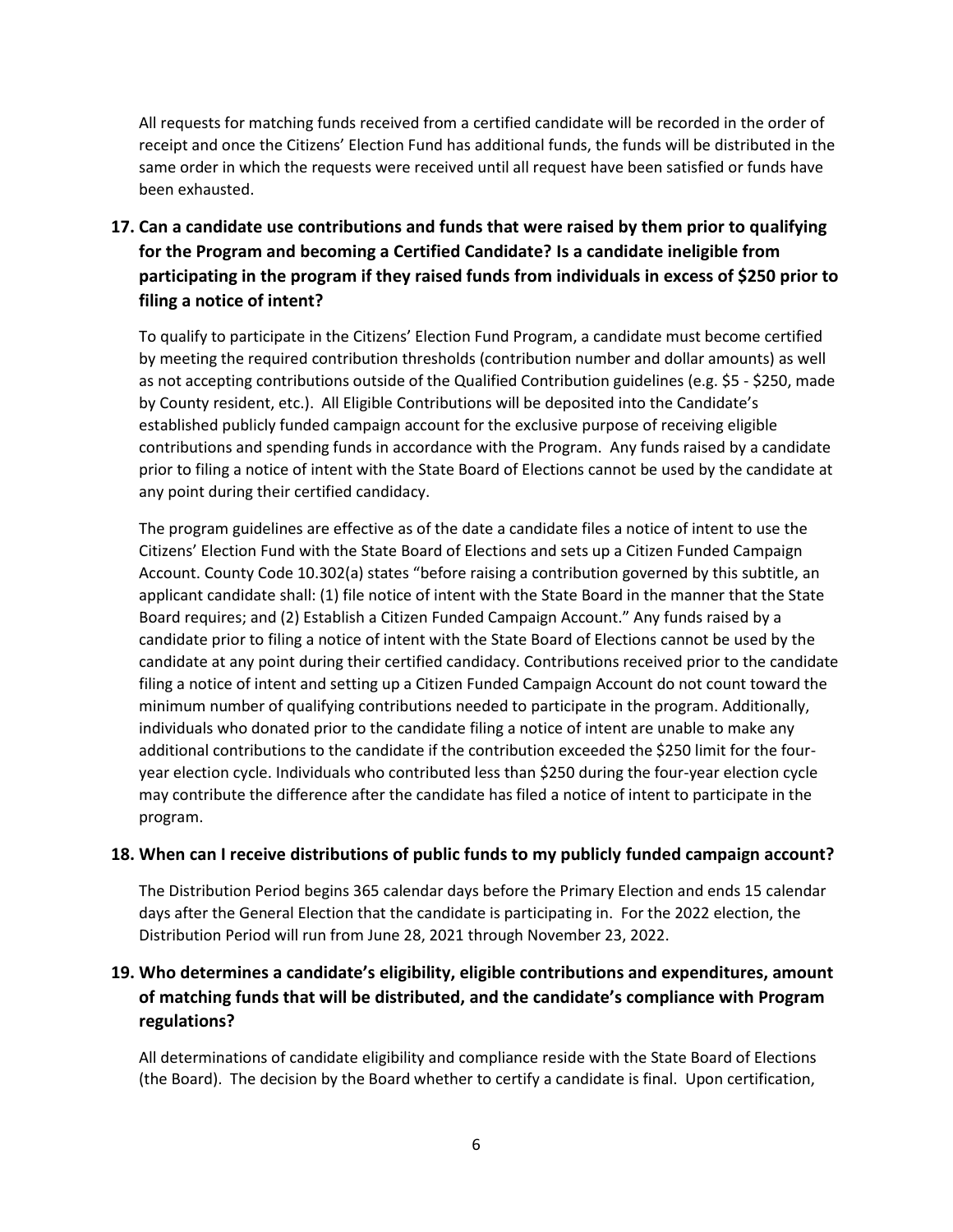the Board determines the amount of public contribution matching funds to distribute to each candidate based on their eligible contributions. All questions and disputes pertaining to permissible campaign expenditures are determined by and should be directed to the Board.

# **20. During the period that I am obtaining qualified contributions, but prior to becoming a certified candidate, am I subject to the Program's regulations over campaign expenditures?**

Yes, to become a certified candidate for a County Elected Office with the State Board of Elections, each applicant candidate must provide the following:

- 1) A declaration from the candidate agreeing to follow the regulations governing the use of a public contribution;
- 2) A campaign finance report which includes:
	- a. A list of each qualifying contribution received
	- b. A list of each expenditure made by the candidate during the qualifying period
	- c. The receipt associated with each contribution and expenditure
- 3) A certificate of candidacy for a covered office.

Any expenditure items not in compliance with these regulations will disqualify the potential candidate from becoming certified and participating in the Citizens' Election Fund Program.

# **21. What are considered to be either allowable or prohibited uses of funds within the Program?**

The allowable uses of money in a publicly funded campaign account are limited to expenses directly related to election campaign related activities and incurred during the specific time period for either the primary or general election.

Prohibited expenses of public campaign funds include, but are not limited to, personal use or expenses related to holding office; paying for a personal endorsement; and paying late filing fees.

Prohibited expenses include contributing to current or future candidates for any elective office, and contributions to any entity or organization, such as a political party.

#### **22. When can I begin raising qualified contributions towards the certification requirements?**

The Qualifying Period for becoming a certified candidate begins on January 1 following the prior General Election and ends 45 calendar days prior to the Primary Election that the candidate is participating in. For the 2022 election, the Qualifying Period will run from January 1, 2019 through June 4, 2022.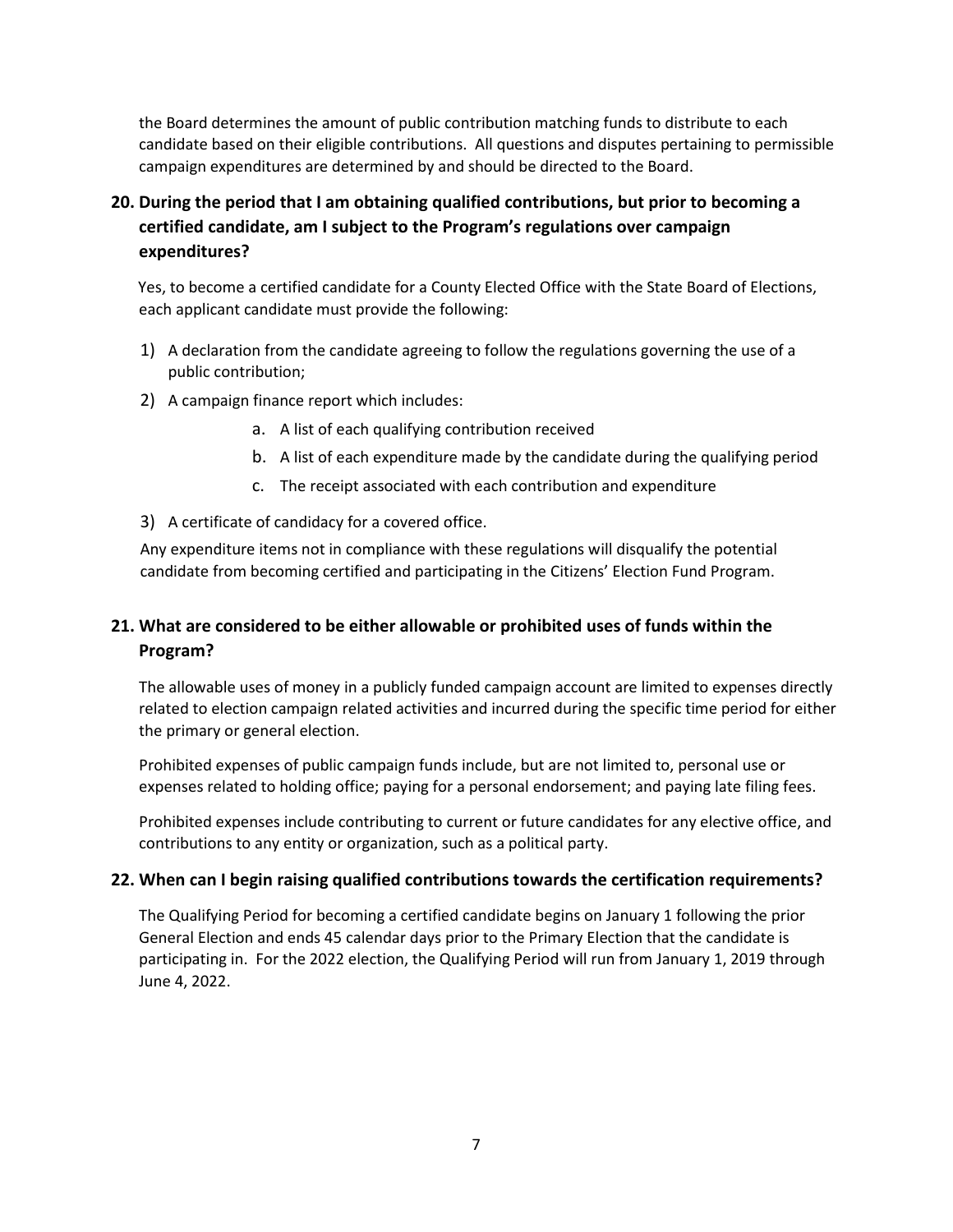#### **23. Can I use money raised outside of the Program to pay in advance for goods and services which will be received after I join the Program?**

No. All goods and services that are received once a candidate has filed their intent to participate in the Program must be paid for out of the candidate's publicly funded campaign account. However, assets that the candidate has paid for and received prior to filing their intent to participate in the Program can be used within the candidate's campaign after they become a participating candidate:

Example 1: On March 1, 2021, Candidate A contracts with a bus manufacturer to build a custom campaign bus and pays \$100,000 in full for the bus to be built and delivered on July 1, 2021. On April 1, 2021, Candidate A files their notice of intent to participate in the Citizens' Election Fund with the State Board of Elections. On July 1, 2021, upon receipt of the pre-paid campaign bus, Candidate A would be in violation of the Citizens' Election Fund regulations which prohibit the advanced purchase of goods and services with ineligible contributions received outside of the Program.

Example 2: On March 1, 2021, Candidate B contracts with a web developer to create a campaign website for the cost of \$10,000 and pays in full at the time. On March 21, 2021, the website is completed and published to the world wide web with an ongoing monthly fee of \$99, which began on March 21, 2021. On April 21, 2021, Candidate B files their notice of intent to participate in the Citizens' Election Fund with the State Board of Elections. Upon filing this notice of intent, Candidate B now pays the monthly website fee of \$99 from the candidate's publicly funded campaign account. This is considered to be an allowable expense within the Program since the asset was purchased, received, and in operation prior to the candidate filing the notice of intent and all associated fees moving forward for current charges are being paid out of the approved publicly funded campaign account.

### **24. Can a County resident contribute to multiple candidates who participate in the Citizens' Election Fund Program?**

Yes. As long as each candidate receives no more than \$250 from an individual during a 4-year election cycle, the individual can contribute to as many qualified candidates as they so choose.

#### **25. Are there any sample contribution forms or templates available for campaigns to use?**

Yes, see the below links for contribution sample templates:

Contribution Card Sample: [http://www.elections.state.md.us/campaign\\_finance/documents/Contribution\\_Card.pdf](http://www.elections.state.md.us/campaign_finance/documents/Contribution_Card.pdf)

In-Kind Contribution Sample: [http://www.elections.state.md.us/campaign\\_finance/documents/In-Kind%20contributions.pdf](http://www.elections.state.md.us/campaign_finance/documents/In-Kind%20contributions.pdf)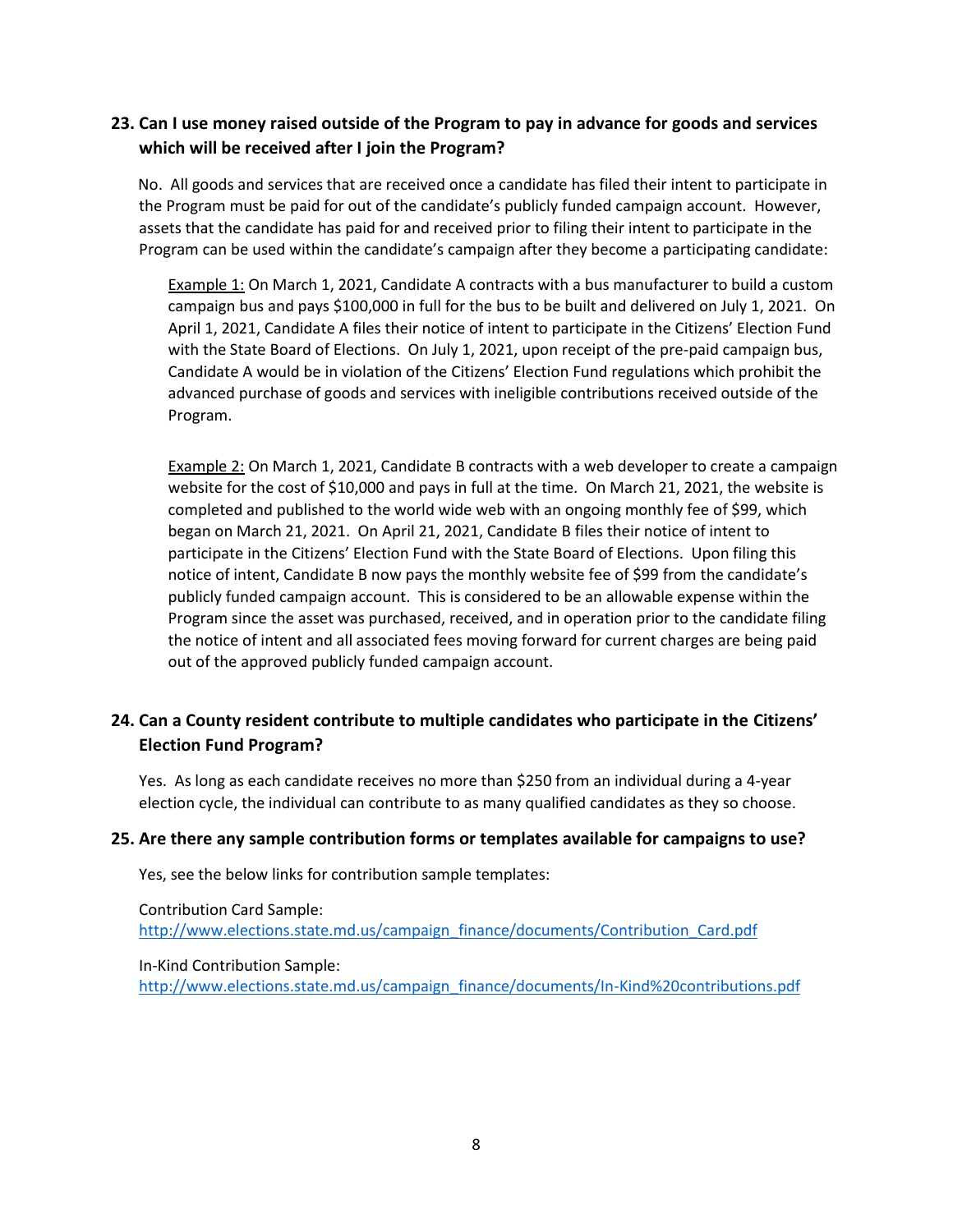### **26. Where can I see how many candidates have filed an intent to qualify for the Program or how many certified candidates there are participating in the Program?**

To view all campaign committees that have been certified or have filed an intent to become certified to participate in the Program, click on the below link, in the drop down box for "Committee Type", select the last option "Public Financing Committee", then click search.

<https://campaignfinance.maryland.gov/Public/ViewCommittees>

## **27. When a candidate files a notice of intent to qualify for the Program, what must happen to all monies in other prior campaign accounts affiliated with this candidate?**

Upon filing a notice of intent to qualify for the Program, a candidate may only use eligible and qualified contributions (including matching public funds) that have been deposited into their public campaign finance account. Any other accounts affiliated with a candidate must be inactive and may not be used while a candidate is participating in the Program.

# **28. If it appears that a candidate has violated the Program rules and regulations that they declared with the State Board of Elections to agree to follow, who should be notified of the perceived violation?**

A complaint alleging an impermissible receipt or use of funds by a participating candidate must be filed with the Citizens' Election Fund Commission in accordance to Howard County Code §10.307(b). A participating candidate must provide the Commission with reasonable access to the financial records of the candidate's publicly funded campaign account, upon request.

# **29. If a candidate chooses not to participate in the CEF Program during the primary, can they participate in the CEF Program during the General Election?**

The code doesn't specifically prohibit anyone from participating in the CEF Program in the general election even if they chose not to do so during the primary election. However, the qualifying period for a candidate to be able to participate in the Program ends on 5/14/22, prior to the primary election that will be held on 6/28/22. Therefore, unless a candidate has qualified to participate in the Program prior to the primary election taking place, they would be precluded from participating as a CEF candidate in the general election.

#### **30. Can a candidate accept in-kind contributions?**

The Program allows for in-kind contributions using the same restrictions that are in place for other contributions (i.e. limited to \$250 per contributor, can only be given from an individual, etc.). However, unlike other contributions, in-kind contributions are not matched with public funds.

#### **31. Can a candidate accept cash contributions?**

Yes, cash contributions are allowable and can be matched as long as the contribution meets the Program's requirements for matching (i.e. between \$5 - \$250, made by a County resident, etc.) and all required contributor information is collected at the point of contribution, similar to that of a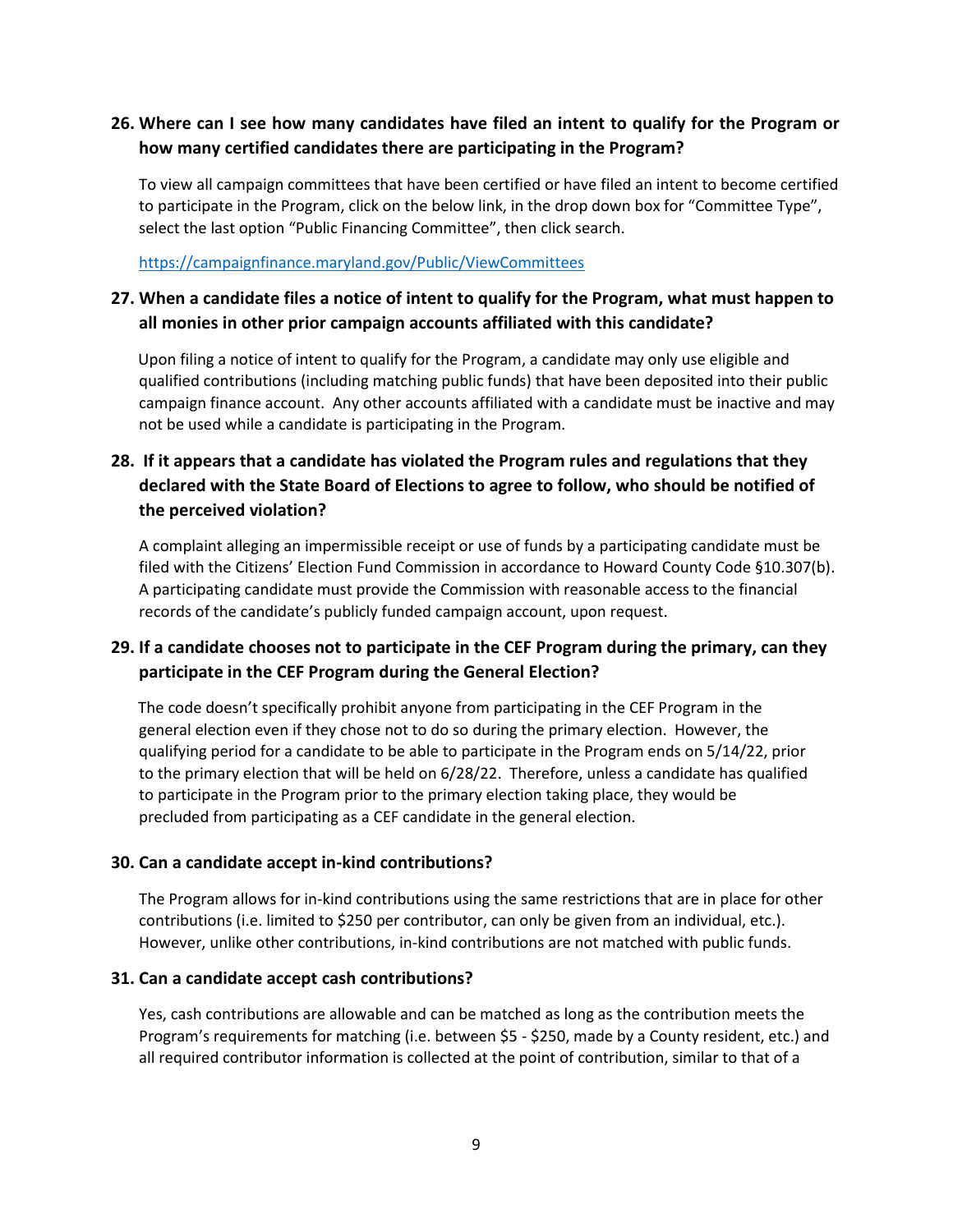contribution made by check or electronic payment. Cash contributions are limited to \$100 in the aggregate for the election cycle to your campaign committee by a contributor per State law.

## **32. Can a County resident who is making a qualified contribution use a P.O. Box as their listed address on their contribution card?**

No, even if an individual certifies or confirms that they are a County resident, they still need to include their County resident address on the Contribution Card that they fill out along with their campaign contribution. If a non-resident or P.O. Box address is provided on a contribution card, it will not be considered a qualifying contribution and therefore will not be eligible for a distribution from the Citizens' Election Fund.

# **33. If a County resident makes a qualified contribution to a qualifying candidate during their campaign, but moves residences from the individuals County address to one outside of the County prior to the election, is the contribution still a qualifying contribution and eligible to be matched by public funds?**

Yes, if at the time of the campaign contribution, the individual is a resident of the County, then the contribution is considered a qualified contribution and is eligible to receive a distribution from the Citizens' Election Fund.

# **34. If an individual resident makes 10 separate contributions of \$15, does that count as 10 contributions or only 1 individual contribution?**

The \$150 in aggregate that were made in 10 separate contributions would qualify as 1 individual contribution. Contributions are recognized by individual resident rather than by a single contribution amount. It should also be noted that each resident may only contribute up to \$250 in any given election cycle, regardless of how many single contributions they make.

# **35. If an individual made a contribution to a candidate's campaign prior to the candidate filing an intent to participate in the CEF Program, can the same individual make an additional contribution of \$250 to the same candidate after the candidate has filed their intent to participate in the Program?**

No, a candidate may only receive the maximum of \$250 from any individual during an election cycle, which includes amounts received prior to electing to participate in the Citizens' Election Fund Program. However, if an individual only contributed \$50 to a campaign prior to the candidate electing to participate in the CEF Program, the individual could still contribute up to \$200 in qualified contributions to the candidate's public campaign account during that election cycle.

# **36. Is an applicant candidate required to obtain a contribution receipt for eligible contributions or is this requirement only for qualifying contributions?**

A contribution receipt is required for all contributions received, eligible and qualifying, during a candidate's public financing campaign. Failure to submit a receipt for an eligible contribution from a non-resident would not result in the loss of matching contributions otherwise earned, however, it could result in a fine to the campaign for violating the law after an audit is performed if the candidate cannot prove who made the eligible contribution and for how much.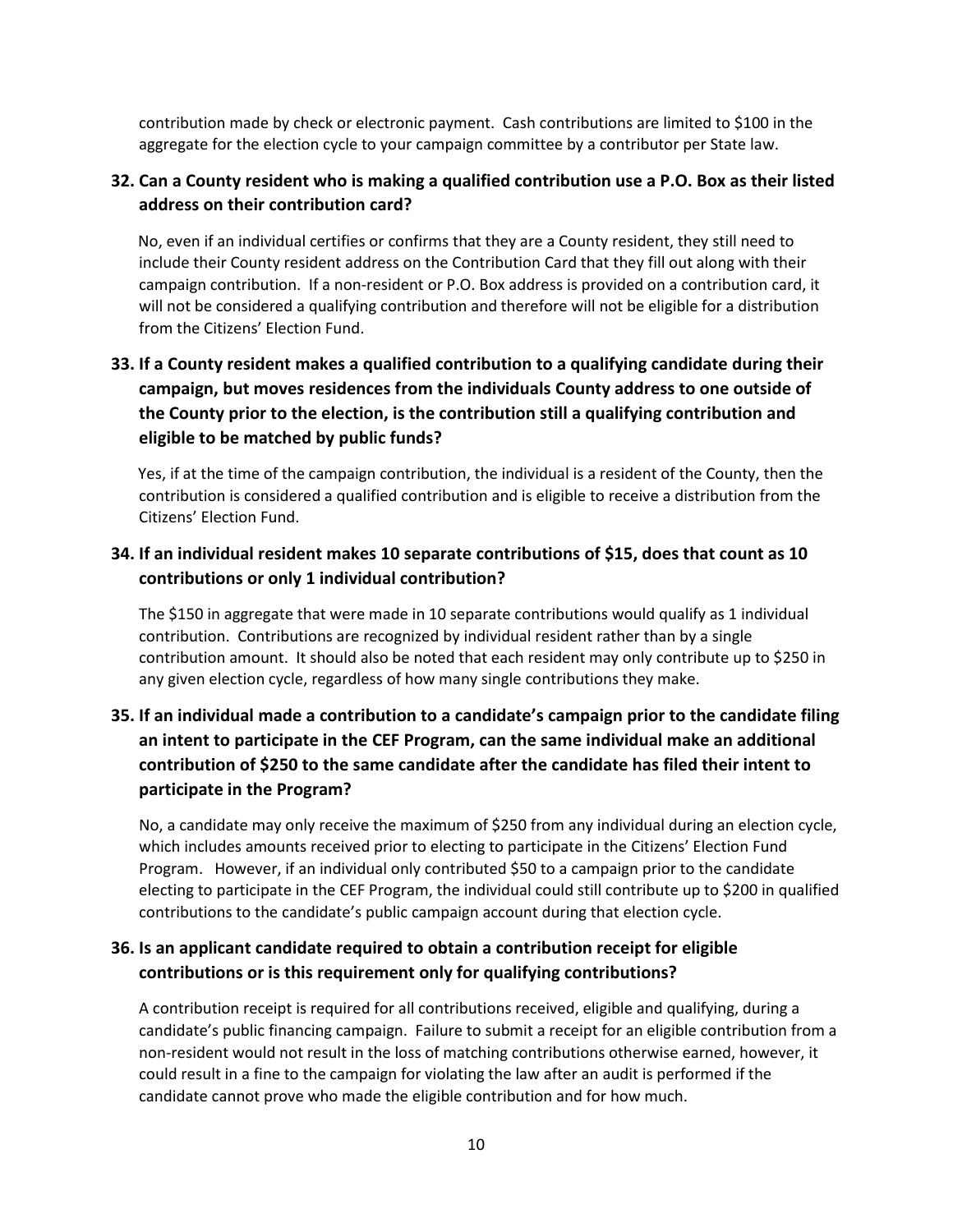**37. If an applicant candidate files for certification with the State Board of Elections and it is determined that they don't meet the minimum requirements to qualify for public financing, is the candidate automatically disqualified from participating in the Program? Is there an opportunity to resubmit the application?**

A candidate may submit one application for certification for any election. If the Board denies the application, a candidate may revise the application once before the end of the qualifying period.

**38. If an individual who lives outside of the County makes an eligible contribution of \$50 to a candidate's public campaign, then subsequently moves into the County and contributes an additional \$200 to the same candidate's public campaign, at what matching level would the \$200 qualifying contribution be matched at?**

The County law states that matching dollars must be distributed to a candidate's public campaign account for each qualifying contribution received. The matching dollar calculation is based on three separate \$50 dollar increments depending on which County elective office the candidate is seeking. For example, if the above candidate was running for the office of County Executive, the first \$50 would be matched at \$7 for each dollar of a qualifying contribution received, \$4 for each dollar of the second \$50, and \$1 for each dollar of the third \$50. Therefore, in the above example where only the \$200 in-County contribution is considered, the candidate's campaign would receive matching funds of \$7 for the first \$50 in qualifying contributions and \$4 for the second \$50 in qualifying contributions, and \$1 for the third \$50 of qualifying contributions for a total of \$600 in matching funds.

# **39. If an individual who lives in the County makes an in-kind contribution of \$250 to a candidate's public campaign, does this contribution get counted as a qualifying contribution towards candidate certification?**

No, in-kind contributions are considered allowable within the Program as a transfer of value to the campaign, but these contributions are not matched with public funds or counted towards a candidate's certification as a qualifying contribution.

### **40. When is the last date that a candidate can file for certification to become a qualified candidate, eligible to receive matching funds during the 2022 election cycle?**

The Program's qualifying period ends 45 calendar days before the date of the primary election. For the 2022 election cycle, the qualifying period ends on June 4, 2022.

#### **41. How can a candidate request public funds?**

In addition to the mandatory reports, a public financing committee may file additional (optional) reports requesting public funds. These optional reports can only be filed on the first and third Tuesday of each month with a few exceptions. A complete list for the 2021-2022 reporting timeline can be found at the following link: [https://www.howardcountymd.gov/finance/resource/cef-2021-](https://www.howardcountymd.gov/finance/resource/cef-2021-2022-reporting-timeline) [2022-reporting-timeline](https://www.howardcountymd.gov/finance/resource/cef-2021-2022-reporting-timeline)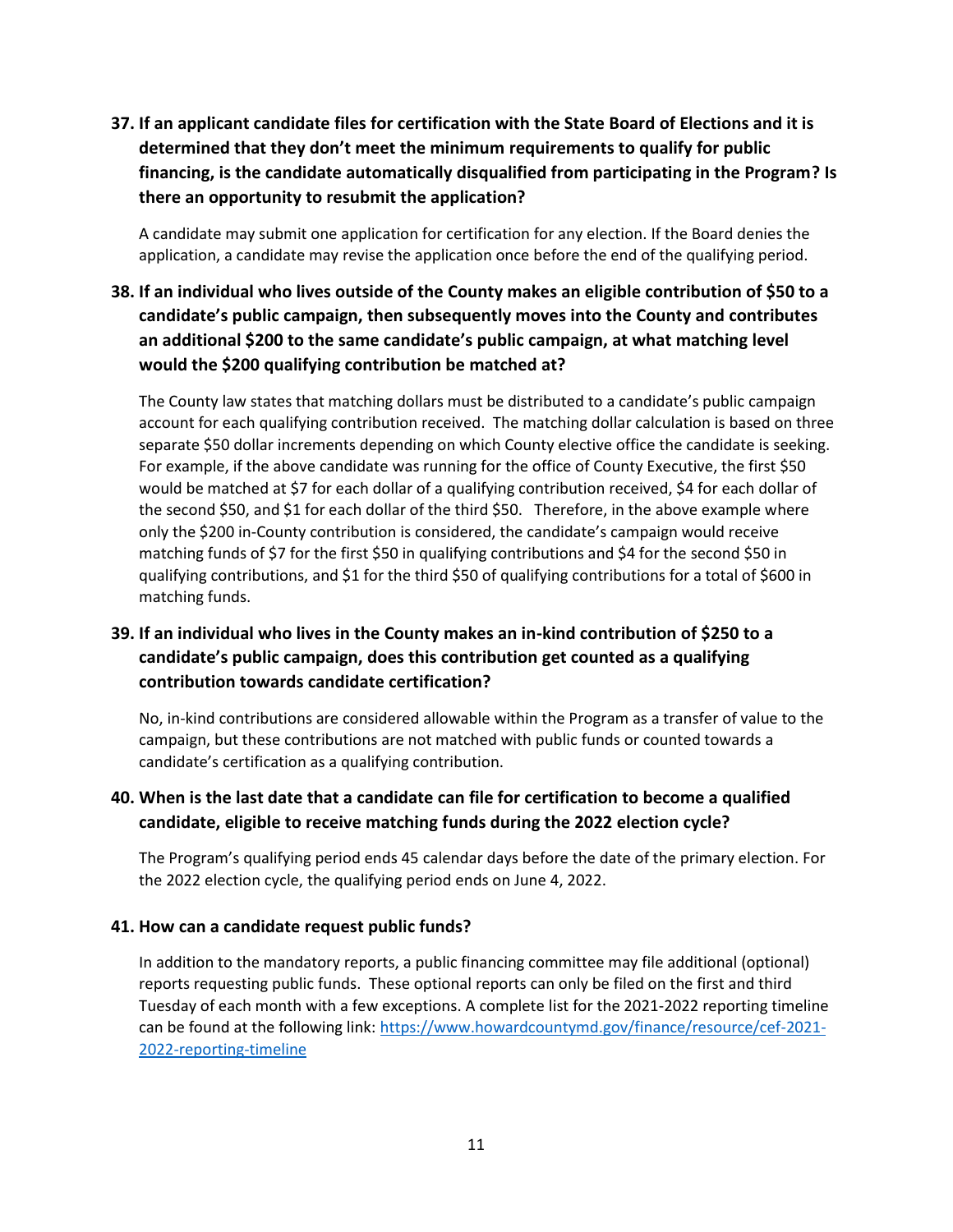Again, to receive publicly matched funding, the public financing committee must provide to the State Board a campaign finance report that includes:

- each qualifying contribution received;
- each expenditure made by the candidate;
- all receipts associated with each contribution and expenditure.

| <b>Report</b>              | <b>Due Date</b> | <b>Transaction Beginning Date</b>                                                                | <b>Transaction Ending Date</b> |
|----------------------------|-----------------|--------------------------------------------------------------------------------------------------|--------------------------------|
| 2022 Annual Report         | 01/19/2022      | All transactions from the day<br>following the ending transaction<br>period from the last report | 01/12/2022                     |
| Pre-Primary Report 1       | 05/24/2022      | 01/13/2022                                                                                       | 05/17/2022                     |
| Pre-Primary Report 2       | 06/17/2022      | 05/18/2022                                                                                       | 06/12/2022                     |
| Pre-General Report 1       | 08/30/2022      | 06/13/2022                                                                                       | 08/23/2022                     |
| <b>Ballot Issue Report</b> | 10/14/2022      | 08/24/2022                                                                                       | 10/09/2022                     |
| Pre-General Report 2       | 10/28/2022      | 08/24/2022                                                                                       | 10/23/2022                     |
| Post-General Report        | 11/22/2022      | 10/24/2022                                                                                       | 11/15/2022                     |
| 2023 Annual Report         | 01/18/2023      | 11/16/2022                                                                                       | 01/11/2023                     |

#### **42. Up to what point can a candidate receive qualifying contributions for the primary election and expect to receive matching public contributions? What if the candidate is unsuccessful in the primary election and will not appear on the general election ballot – will they still receive the requested matching funds?**

A candidate may continue to receive matching funds for qualifying contributions received during the primary election up to the primary election. A candidate must file a final reconciliation report after the County Board certifies the results of the primary election. Candidates who request matching funds for qualifying contributions received up to the primary election will receive those funds once the matching funds payments are authorized for disbursement by the State Board of Elections. Authorized disbursements for matching funds received up to the primary election will be made to all candidates even if they are unsuccessful in the primary election.

#### **43. What are the filing deadlines for the 2022 election cycle?**

On March 15th the Court of Appeals issued **one-time changes** to the filing deadlines for the 2022 election cycle. The candidate filing deadline will now be **April 15 at 9 p.m**. The March 4 deadline to withdraw a certificate of candidacy has also been extended to April 18; the March 8 deadline to fill a vacancy in candidacy for a primary election is extended to April 20; and the March 9 deadline to challenge a candidate's residency is extended to April 21. The primary date is now July 19. https://www.courts.state.md.us/media/news/2022/pr20220315

#### **These changes impact the 2022 election cycle only.**